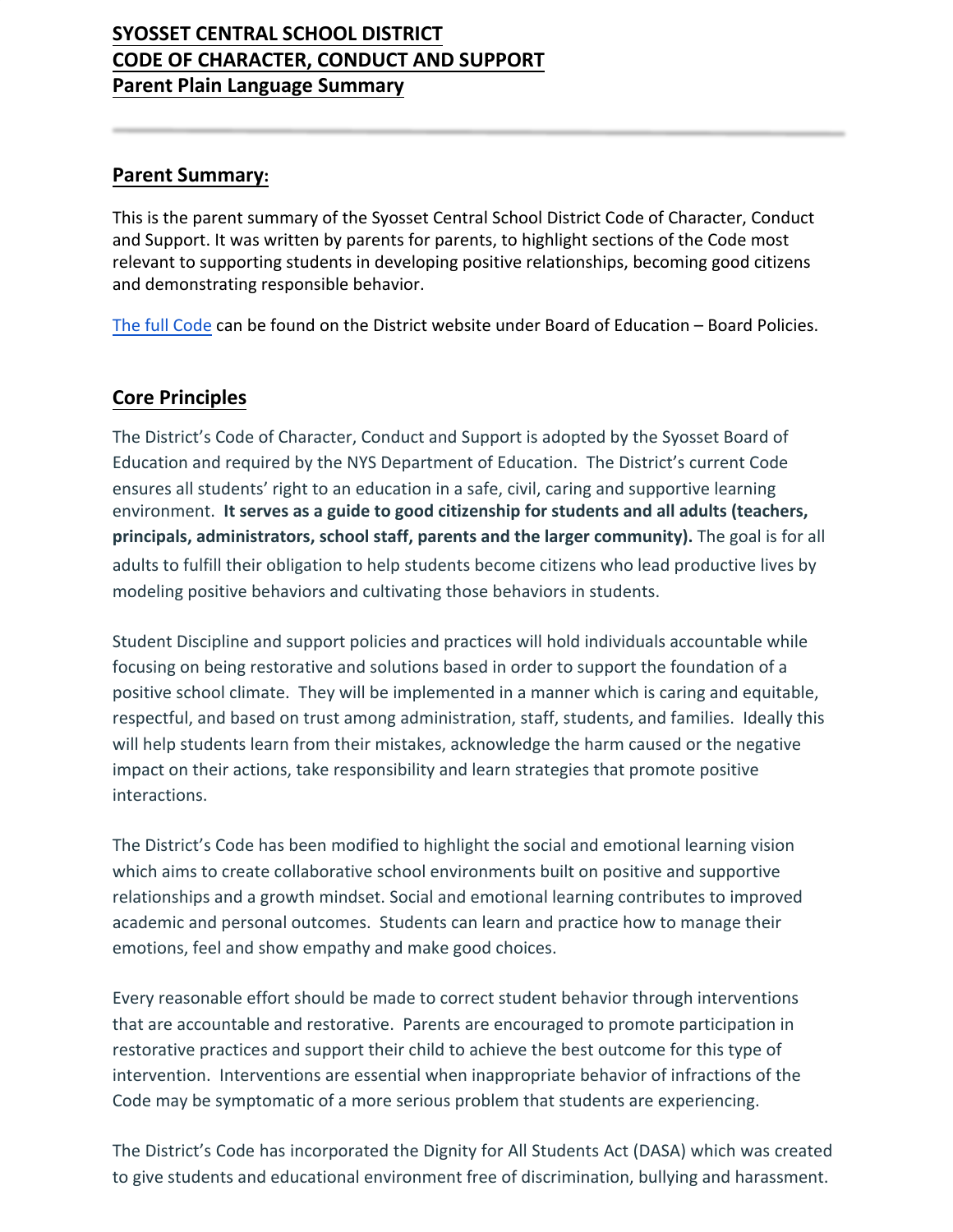## **Rights and Responsibilities**

- 1. Recognize that the education of their child(ren) is a joint responsibility of the parents and the school community and collaborate with the School District to optimize their child's education opportunities.
- 2. Send their children to school ready to participate and learn.
- 3. Ensure their children attend school regularly and on time. Contact your building principal for support services available.
- 4. Ensure absences are excused. Refer to attendance policy for details and definitions.
- 5. Insist their children be dressed and groomed in a manner consistent with the student dress code.
- 6. Help their children understand that basic societal norms are required to maintain a safe, orderly and supportive environment.
- 7. Know school rules and help their children understand them so their children can help create a safe, supportive school environment.
- 8. Convey to their children a supportive attitude toward education and the School District.
- 9. Build a positive constructive relationships with teachers , other parents and their children's peers.
- 10. Help their children deal effectively with peer pressure by utilizing tools such as PTA programs, school hotlines, school psychologist and teachers.
- 11. Inform school officials of changes in the home situation that may affect student conduct or performance.
- 12. Provide a place for study and ensure homework assignments are acknowledged.
- 13. Tell school officials about any concerns or complaints in a respectful and timely manner.
- 14. Model respectful and considerate behavior to staff, other parents/guardians and students in all interpersonal communications.
- 15. Be open to active participation in resolving conflicts through a restorative process. For more details on the process please go to.....

## **Student Behavior**

It is expected that all students conduct themselves in a manner that supports the intent of the Code of Character, Conduct and Support; creating a safe and supportive school environment free of discrimination, bullying/cyberbullying and harassment both in school, on the bus, and at after school activities.

(Behavior outside of school that has the potential to impact the learning environment in school, will be addressed by school administration.)

Students can learn to assume and accept responsibility for their own behavior, as well as the consequences of their misbehavior.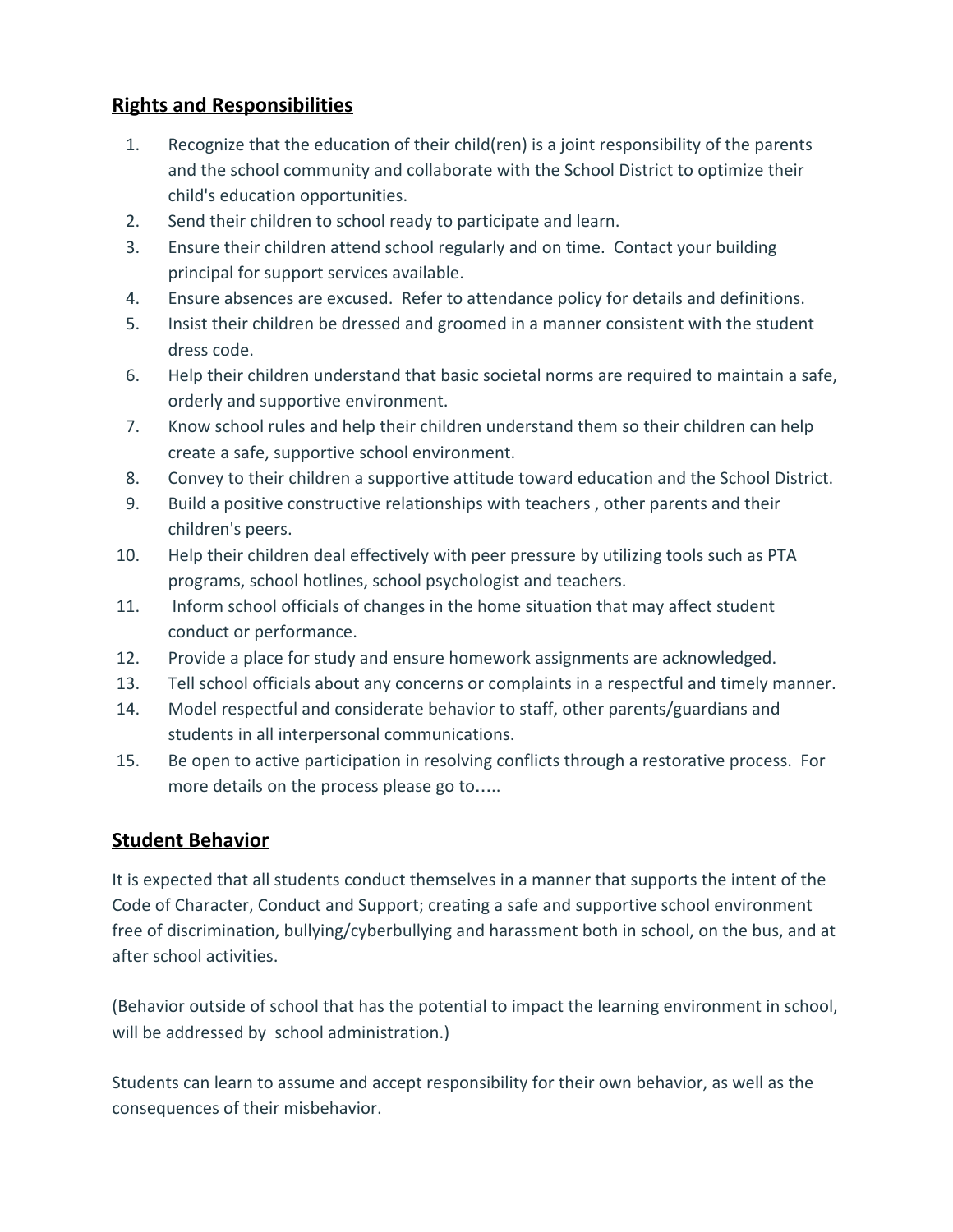Students are expected to comply with the reasonable direction of teachers, support staff, and administrators demonstrate kindness toward each other, and use technology appropriately. Should students fall short of this expectation, consequences will be applied. Students will be asked to reflect on their behavior and identify how to correct behavior in the future. For a full explanation of expected behavior and consequences, consult the full Code of Character, Conduct, and Support.

During the pandemic, all students will be required to wear mask/face coverings. Face coverings are required all times, except for meals and during instruction with appropriate social distancing. During instruction, the District will allow time for brief "mask breaks" for students when they can maintain social distance, such as times when there is six feet between individuals or when seated six feet apart and positioned between desktop barriers. Face coverings may be challenging for students (especially younger students) to wear in all-day settings such as school, so scheduling mask breaks is important. Face coverings will not be placed on:

- Students where such covering would impair their health or mental health, or where such covering would present a challenge, distraction, or obstruction to education services and instruction
- Anyone who has trouble breathing or is unconscious
- Anyone who is incapacitated or otherwise unable to remove the cloth face covering without assistance

The mask policy will be reevaluated on 30-day intervals based on any updates to CDC or NYSDOH guidance.

During the pandemic, all students when attending class in person or virtually, will be required to use a district issued Chromebook with the video camera turned on so that the students face is visible.

## **Visitors to School**

Anyone who is not a regular staff member or student of the school must make an appointment with the school secretary and will be considered a visitor.

If a visitor is dropping something off for a student or staff member at the elementary schools, the visitor will place the item on a table designated for this purpose and will report to the security vestibule. And show proper ID and sign in if they must enter the school. If a visitor is dropping off an item at the Middle School or High School, the visitor will bring the item to the security vestibule and show proper ID and sign in if they must enter the building.

Any unauthorized person on school property will be reported to security and the Principal or his